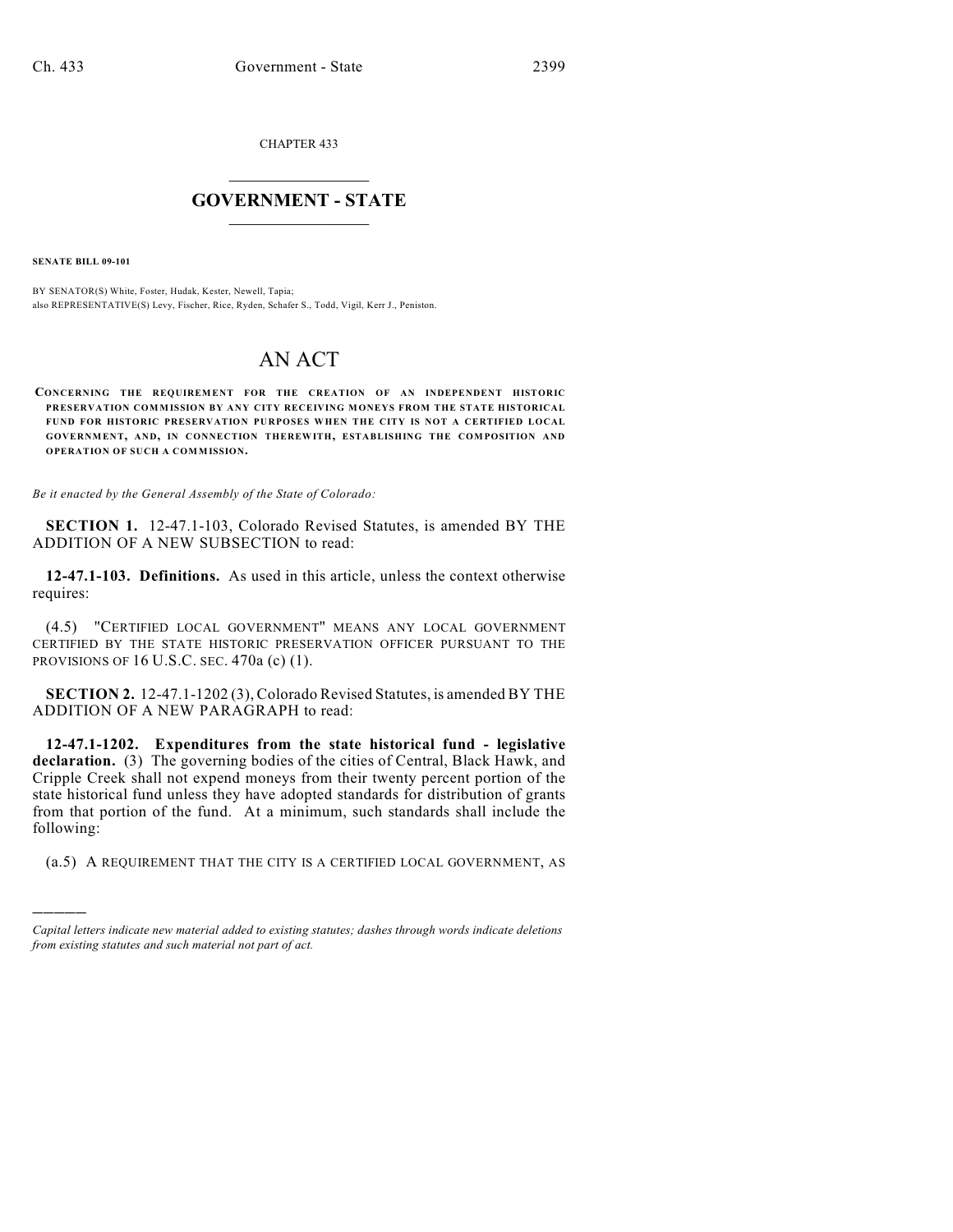DEFINED IN SECTION 12-47.1-103 (4.5), AND THAT THE CITY'S HISTORIC PRESERVATION COMMISSION REVIEW AND RECOMMEND GRANT AWARDS TO THE GOVERNING BODY;

**SECTION 3.** 12-47.1-1202, Colorado Revised Statutes, is amended BY THE ADDITION OF A NEW SUBSECTION to read:

**12-47.1-1202. Expenditures from the state historical fund - legislative declaration.** (5) THE GOVERNING BODY OF A CITY THAT IS NOT A CERTIFIED LOCAL GOVERNMENT PURSUANT TO PARAGRAPH (a.5) OF SUBSECTION (3) OF THIS SECTION AND THAT RECEIVES MONEYS FROM THE STATE HISTORICAL FUND FOR HISTORIC PRESERVATION PURPOSES SHALL NOT EXPEND SUCH MONEYS BUT INSTEAD SHALL CREATE AN INDEPENDENT RESTORATION AND PRESERVATION COMMISSION FOR THE PURPOSE OF EXPENDING THE MONEYS IN ACCORDANCE WITH PART 17 OF THIS ARTICLE.

**SECTION 4.** Article 47.1 of title 12, Colorado Revised Statutes, is amended BY THE ADDITION OF A NEW PART to read:

## PART 17 INDEPENDENT RESTORATION AND PRESERVATION COMMISSION

**12-47.1-1701. Definitions.** AS USED IN THIS PART 17, UNLESS THE CONTEXT OTHERWISE REQUIRES:

(1) "CITY" MEANS A CITY THAT IS NOT A CERTIFIED LOCAL GOVERNMENT AS DEFINED IN SECTION 12-47.1-103 (4.5) AND THAT RECEIVES MONEYS FROM THE STATE HISTORICAL FUND FOR HISTORIC PRESERVATION PURPOSES.

(2) "COMMISSION" MEANS AN INDEPENDENT RESTORATION AND PRESERVATION COMMISSION CREATED PURSUANT TO SECTION 12-47.1-1202 (5).

**12-47.1-1702. Independent restoration and preservation commission appointments - qualifications - new appointments - appointments without nominations.** (1) PURSUANT TO SECTION 12-47.1-1202 (5), THE GOVERNING BODY OF A CITY SHALL CREATE AN INDEPENDENT RESTORATION AND PRESERVATION COMMISSION. THE GOVERNING BODY SHALL APPOINT SEVEN MEMBERS TO THE COMMISSION AS FOLLOWS:

(a) TWO PERSONS WHO ARE ARCHITECTS SHALL BE APPOINTED FROM NOMINEES SUBMITTED BY THE COLORADO CHAPTER OF THE AMERICAN INSTITUTE OF ARCHITECTS OR ANY SUCCESSOR ORGANIZATION.

(b) TWO PERSONS WHO ARE EXPERTS IN HISTORIC PRESERVATION SHALL BE APPOINTED FROM NOMINEES SUBMITTED BY THE COLORADO HISTORICAL SOCIETY.

(c) TWO PERSONS WHO SHALL EACH HAVE A DEGREE IN EITHER URBAN PLANNING OR LANDSCAPE ARCHITECTURE SHALL BE APPOINTED FROM NOMINEES SUBMITTED BY THE COLORADO CHAPTER OF THE AMERICAN PLANNING ASSOCIATION OR ANY SUCCESSOR ORGANIZATION.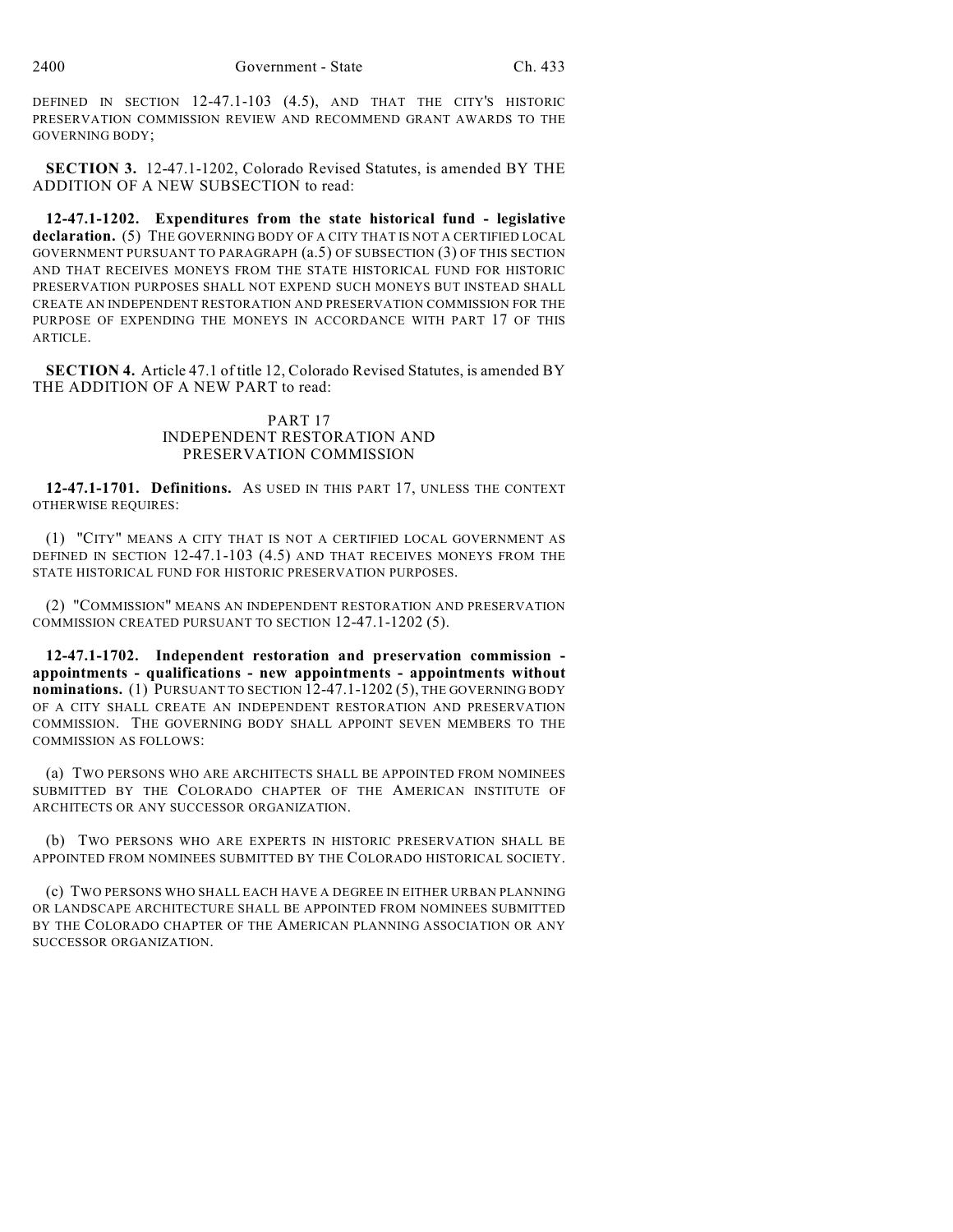(d) ONE PERSON WHO IS A MEMBER OF THE COMMUNITY SHALL BE APPOINTED DIRECTLY BY THE GOVERNING BODY OF THE CITY.

(2) IN MAKING APPOINTMENTS TO THE COMMISSION, THE GOVERNING BODY OF THE CITY SHALL GIVE DUE CONSIDERATION TO MAINTAINING A BALANCE OF INTERESTS AND SKILLS IN THE COMPOSITION OF THE COMMISSION AND TO THE INDIVIDUAL QUALIFICATIONS OF THE CANDIDATES, INCLUDING THEIR TRAINING, EXPERIENCE, AND KNOWLEDGE IN THE AREAS OF ARCHITECTURE, LANDSCAPE ARCHITECTURE, THE HISTORY OF THE COMMUNITY, REAL ESTATE, LAW, AND URBAN PLANNING.

(3) AT ANY TIME THAT THE TERM OF OFFICE OF A MEMBER OF THE COMMISSION IS DUE TO EXPIRE OR WHEN A MEMBER RESIGNS, THE GOVERNING BODY OF THE CITY SHALL REQUEST AT LEAST TWO NOMINEES FOR EACH SUCH OPENING FROM THE APPROPRIATE ENTITY LISTED IN SUBSECTION (1) OF THIS SECTION; EXCEPT THAT NO SUCH REQUIREMENT SHALL APPLY TO THE MEMBER OF THE COMMUNITY APPOINTED DIRECTLY BY THE GOVERNING BODY. THE GOVERNING BODY SHALL MAKE THE APPOINTMENTS FROM THE APPROPRIATE LIST OF NOMINATIONS.

(4) IF THE NOMINATIONS REQUIRED TO MAKE APPOINTMENTS OR TO FILL VACANCIES HAVE NOT BEEN RECEIVED BY THE GOVERNING BODY OF THE CITY WITHIN FORTY-FIVE DAYS AFTER A WRITTEN REQUEST FOR THE REQUIRED LIST HAS BEEN SENT TO THE NOMINATING ENTITY, THE GOVERNING BODY MAY APPOINT MEMBERS OF THE COMMISSION WITHOUT NOMINATIONS. HOWEVER, THE GOVERNING BODY SHALL GIVE CONSIDERATION TO THE QUALIFICATIONS OF THE APPOINTEE AS IF SUCH APPOINTEE WERE NOMINATED BY THE DESIGNATED NOMINATING ENTITY.

(5) MEMBERS OF THE COMMISSION SHALL BE APPOINTED BY AND SHALL SERVE AT THE PLEASURE OF THE GOVERNING BODY OF THE CITY. EACH MEMBER SHALL CONTINUE TO SERVE UNTIL THE MEMBER'S SUCCESSOR HAS BEEN DULY APPOINTED PURSUANT TO SUBSECTION (1) OF THIS SECTION AND IS ACTING, BUT NO SUCH PERIOD SHALL EXTEND MORE THAN NINETY DAYS PAST THE EXPIRATION OF THE FIRST MEMBER'S TERM. THE GOVERNING BODY SHALL DETERMINE THE LENGTH OF TERMS AND WHETHER THE TERMS ARE STAGGERED.

**12-47.1-1703. Funding - compensation.** (1) COSTS ASSOCIATED WITH THE OPERATION OF THE COMMISSION SHALL BE PAID FROM THE CITY'S SHARE OF PRESERVATION AND RESTORATION MONEYS FROM THE STATE HISTORICAL FUND.

(2) MEMBERS OF THE COMMISSION SHALL SERVE WITHOUT COMPENSATION. TO THE EXTENT AUTHORIZED BY THE GOVERNING BODY OF THE CITY, MEMBERS OF THE COMMISSION MAY BE REIMBURSED FOR ACTUAL AND NECESSARY EXPENSES INCURRED IN THE DISCHARGE OF THEIR OFFICIAL DUTIES, INCLUDING AN ALLOWANCE FOR MILEAGE.

**12-47.1-1704. Officers - bylaws - rules.** (1) THE COMMISSION SHALL ELECT A CHAIRPERSON AND SUCH OFFICERS AS IT MAY REQUIRE.

(2) THE COMMISSION SHALL MAKE AND ADOPT BYLAWS GOVERNING ITS WORK.

(3) THE COMMISSION MAY ADOPT RULES AND REGULATIONS FOR THE ADMINISTRATION AND ENFORCEMENT OF PART 12 OF THIS ARTICLE AND THIS PART